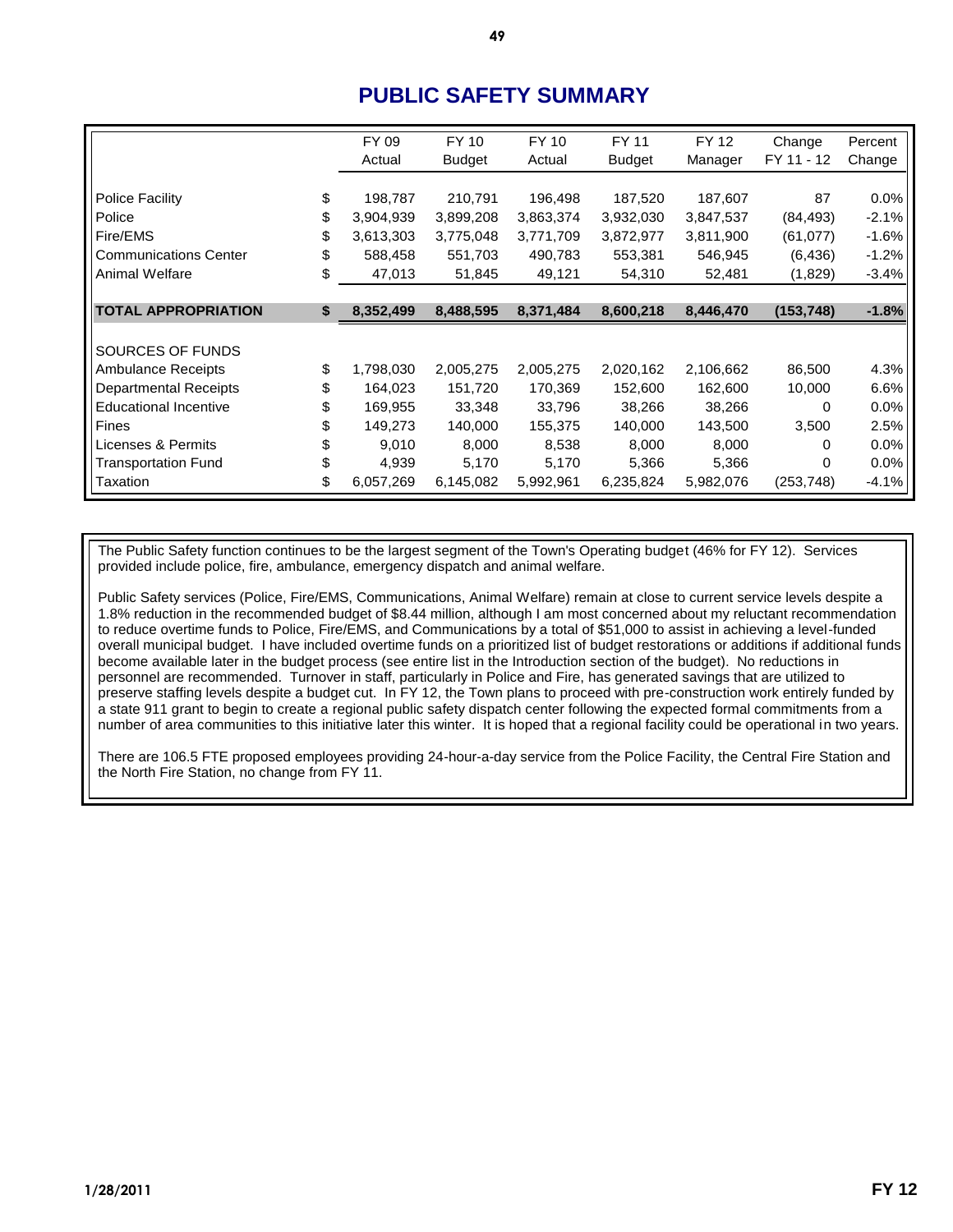# **PUBLIC SAFETY 2195: POLICE FACILITY**

**MISSION STATEMENT:** To operate and maintain a secure, healthy, comfortable and safe mission critical facility for all the users, twenty four hours per day, seven days per week, 52 weeks per year. This building is our Emergency Operation Center (EOC) for the Town.

### **RECENT ACCOMPLISHMENTS & CURRENT CHALLENGES:**

- Managed HVAC system to optimize performance to reduce the operating cost of the facility.  $\bullet$
- $\bullet$ Certify the underground storage tank and process. Required by law.
- Painted all exterior doors.  $\bullet$
- Installed additional cooling for the dispatch center.  $\bullet$
- Completed another rigorous inspection with the state to certify our police facility.  $\bullet$
- Implemented preventative maintenance program for the generator insuring it could operate as an EOC site.  $\bullet$
- Implemented a preventative maintenance plan for HVAC equipment.  $\bullet$
- $\bullet$ A challenge is the aging building and the increase usage has put a strain on the current level of resources and funding to maintain the building. One employee and overtime has been the standard mode of operation to cover seven days a week twenty four hours a day. The department and its service level have over doubled over the past years.
- EOC was opened at least three times this past year at various hours of the day.  $\bullet$

### **LONG RANGE OBJECTIVES:**

To maintain the facility in top quality condition.

- To protect the Town's mission critical asset.
- To continue a program to provide comprehensive replacement and refurbishing of this facility to avoid a major renovation project.
- To manage the space needs within the building not to adversely effect the building environment.

To start planning for long range projects. (i.e. roof)

### **FY 12 OBJECTIVES:**

To apply adequate resources to the daily operations and long-term maintenance of this 24\7\365 critical service facility.

- To project manage the repair of the building sill.
- To project manage the repair of the heated side walk.
- To project manage interior painting.
- To project manage exterior door repair or replacement.
- To project manage grounds regarding.
- To project manage a security glass in the records area.

| <b>SERVICE LEVELS:</b>                                                       | <b>FY 06</b> | <b>FY 07</b>  | <b>FY 08</b>  | <b>FY 09</b> | <b>FY 10</b>  |
|------------------------------------------------------------------------------|--------------|---------------|---------------|--------------|---------------|
|                                                                              | Actual       | <b>Actual</b> | <b>Actual</b> | Actual       | <b>Actual</b> |
| Fuel (Gas) (CCF)                                                             | 19.025       | 22,835        | 24.853        | 25.218       | 22,807        |
| Electricity (KWH)                                                            | 437,920      | 438.560       | 511.840       | 470.720      | 467,360       |
| Water and Sewer (c.f.)                                                       | 26.200       | 28,900        | 27.500        | 27,700       | 27,200        |
| Hours of Operation (weekly)                                                  | 168          | 168           | 168           | 168          | 168           |
| Usable space (sq. ft.)                                                       | 24,865       | 24,865        | 24,865        | 24,865       | 24,865        |
| Meetings Scheduled (Conference)*                                             | 125          | 125           | 125           | 128          | 130           |
| Meetings Scheduled (Community)*<br>$\star$<br>Includes weekly staff meetings | 150          | 150           | 165           | 121          | 145           |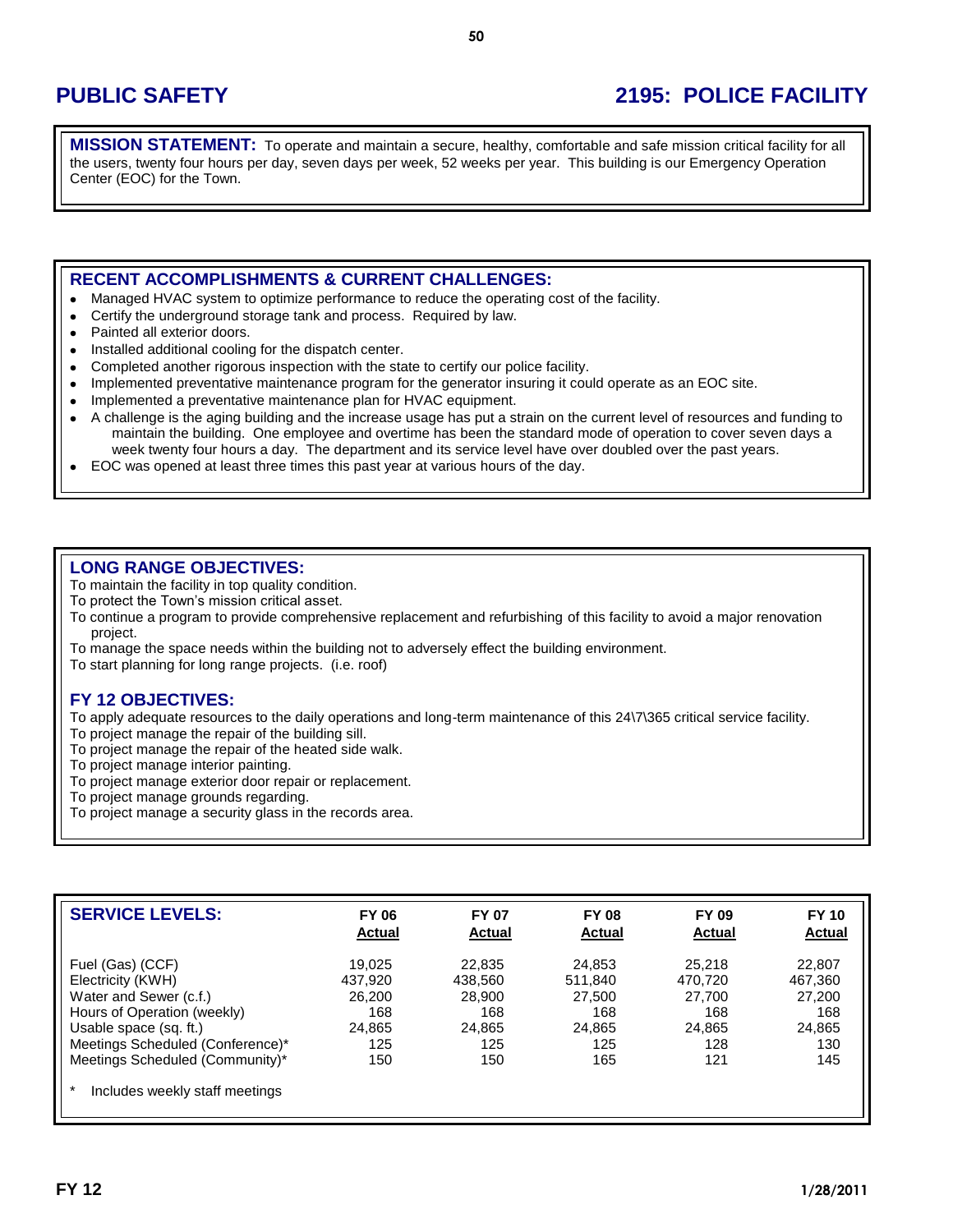# **PUBLIC SAFETY 2195: POLICE FACILITY**

|                               |    | FY 09   | <b>FY 10</b>  | FY 10   | <b>FY 11</b>  | <b>FY12</b> | Change     | Percent |  |  |  |
|-------------------------------|----|---------|---------------|---------|---------------|-------------|------------|---------|--|--|--|
|                               |    | Actual  | <b>Budget</b> | Actual  | <b>Budget</b> | Manager     | FY 11 - 12 | Change  |  |  |  |
| <b>Personnel Services</b>     | \$ | 59,857  | 63,238        | 62,455  | 63,565        | 63,652      | 87         | 0.1%    |  |  |  |
| <b>Operating Expenses</b>     | \$ | 138,929 | 147,553       | 134,043 | 123,955       | 123,955     | 0          |         |  |  |  |
| Capital Outlay                | \$ | 0       | 0             | 0       | 0             | 0           | 0          | 0.0%    |  |  |  |
|                               |    |         |               |         |               |             |            |         |  |  |  |
| TOTAL APPROPRIATION           | \$ | 198,787 | 210,791       | 196,498 | 187,520       | 187,607     | 87         | 0.0%    |  |  |  |
| SUPPLEMENTAL INFORMATION      |    |         |               |         |               |             |            |         |  |  |  |
|                               |    |         |               |         |               |             |            |         |  |  |  |
| <b>Employee Benefits</b>      | \$ | 14,940  | 14,939        | 14,939  | 15,512        | 15,883      | 371        | 2.4%    |  |  |  |
| <b>Capital Appropriations</b> | \$ | 0       | 0             | 0       | 0             | 0           | 0          | 0.0%    |  |  |  |
| TOTAL DEPARTMENT COST \$      |    | 213,727 | 225,730       | 211,437 | 203,032       | 203,490     | 458        | 0.2%    |  |  |  |
|                               |    |         |               |         |               |             |            |         |  |  |  |
| SOURCES OF FUNDS              |    |         |               |         |               |             |            |         |  |  |  |
| Taxation                      | \$ | 198,787 | 210,791       | 196,498 | 187,520       | 187,607     | 87         | 0.0%    |  |  |  |
| <b>POSITIONS</b>              |    |         |               |         |               |             |            |         |  |  |  |
| <b>Full Time</b>              |    | 1.00    | 1.00          | 1.00    | 1.00          | 1.00        | 0.00       |         |  |  |  |
| Part Time With Benefits       |    | 0.00    | 0.00          | 0.00    | 0.00          | 0.00        | 0.00       |         |  |  |  |
| <b>Full Time Equivalents</b>  |    | 1.00    | 1.00          | 1.00    | 1.00          | 1.00        | 0.00       |         |  |  |  |
|                               |    |         |               |         |               |             |            |         |  |  |  |

## **MAJOR COMPONENTS:**



Personnel Services include the salary for a full time custodian, and \$16,000 for overtime.

Maintenance costs, \$16,430, include contracted services for the elevator, HVAC and security system as well as funds for building, grounds and equipment maintenance.

Utilities, \$102,625, include heating fuel, electricity, water, sewer and trash removal.

Supplies, \$4,700, are entirely for cleaning supplies.

### **SIGNIFICANT BUDGET CHANGES:**

The decrease in operating expenses is directly related to energy savings in electricity. The savings would be even greater if the price of electricity was not increasing. WMECO has gone this year to the DTE for another increase. Weekend activity has increased over the year which has resulted in higher demands on the maintenance staff. Currently a weekend has grown to include Thursday to Sunday resulting in call-ins. Since FY08 until FY10 we are seeing a reduction in energy usage of 9%. We calculated a higher reduction in our past projects. However, there was a dispatch station added to the 911 center, a large battery back up to keep up the computers and dispatch equipment, additional air condition has been added to maintain equipment temperature. This past summer we had to move the radio equipment to a cooler area to prevent failure.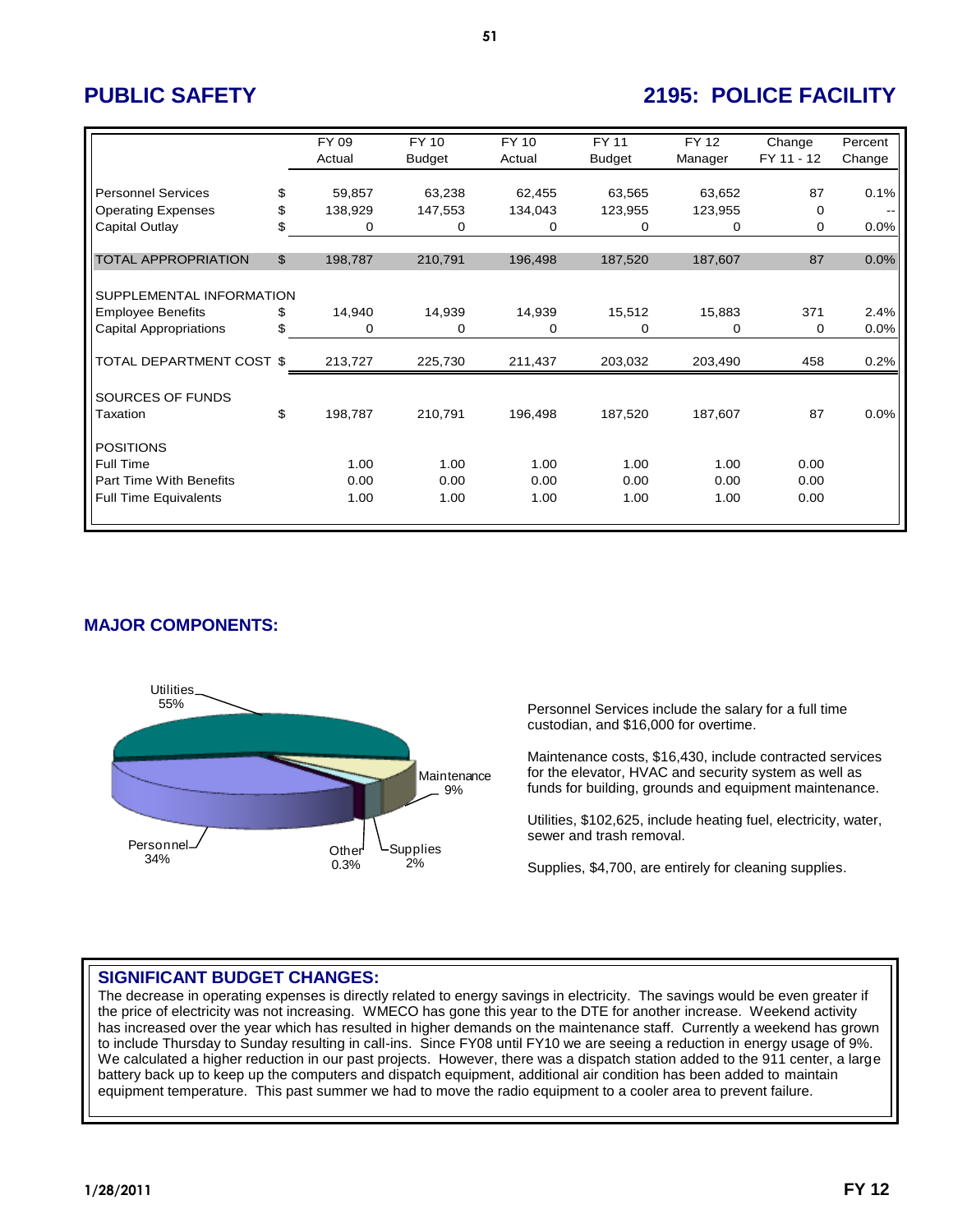# **PUBLIC SAFETY 2210: POLICE**

### **MISSION STATEMENT**:

The Amherst Police Department values our community and our officers. We value our integrity, professionalism, honesty and honor the trust vested in us by our community. We believe that Community Policing is an integral part of combating crime and improving the quality of life in Amherst by creating an interactive approach to problem solving and problem prevention based upon a partnership between Amherst citizens and the Amherst Police. It is based on the beliefs that police officers and private citizens working together can help solve community problems related to crime, fear of crime, and quality of life issues. We will use a practical approach, and respect for the dignity of each individual and the diversity of our community, to broaden communication and collaboration between Amherst citizens, neighborhood organizations, the Amherst Police Department, and other organizations, in serving and strengthening our community.

### **RECENT ACCOMPLISHMENTS & CURRENT CHALLENGES:**

### **Accomplishments:**

- During fiscal year 2010 the Police Department was awarded approximately \$30,000 in state grant funding and \$50,000 in federal grant funding. The following is an example of the programs and equipment that were funded: Cops in Shops, Illegal Bars @ residences, Click or Ticket Mobilizations, You Drink/You Drive/You Lose Mobilization, Bicycle Light Distribution Program, Pedestrian Reflective Vest Distribution Program, Crosswalk Safety Enforcement Program, Part time Domestic Violence Advocate, in-cruiser video system, new radio repeater, laptop computers for cruisers, ropes course safety equipment, child passenger seats equipment, Youth Adventure Camp supplies, child identification equipment and youth bicycle helmets.
- The False Alarm Bylaw, which was operational Jan 1, 2009, has been successful in reducing the number of responses for false alarms by 16% during the first full year of deployment (2009 vs. 2008). It is anticipated that the reduction will be even greater by the end of 2010.
- Developed a multijurisdictional Civilian Domestic and Sexual Violence Advocate with UMass Police and funding for the position with a federal grant .
- Established a part-time *Community and Campus Liaison Officer* to more effectively collaborate with the University and other colleges to address town-gown concerns.
- Awarded 1<sup>st</sup> place, of all municipal police departments in the state, in the Massachusetts Law Enforcement Challenge, which proves excellence in addressing traffic safety through implementing innovative traffic safety initiatives.
- Re-accreditated by the Massachusetts Police Accreditation Commission, Inc. reiterating our commitment to constantly improve the Department and the service we provide the community.
- Re-established the Community Watch Program after a 10 year hiatus.
- Revamped the 12 week Field Officer Training Program to include new personnel, additional training and the computerizing of training documentation.
- Upgraded internal building security system.
- Established an internship program with Holyoke Community College.
- Conducted successful recruitment of 3 academy trained police officers, allowing for a substantial savings to the  $\bullet$ department.
- Improved communication with families of our student populations by sending mailings to all parents/guardians of  $\bullet$ students who reside in town and had a noise complaint or disturbance at their apartment/rental home.
- To improve communication with the community, instituted a Citizen Crime Mapping link on our website so citizens can  $\bullet$ be informed of crime trends in their neighborhoods.

### **Current challenges:**

- 5% decrease in sworn staffing from 2008 continues to stretch resources and affects our ability to proactively prevent crime and disorder issues.
- There has been an increase in the seriousness of offenses, specifically of violent assaults, and our investigative ability for thorough investigation is hampered by fewer personnel to accomplish these.
- External resources, such as the State Crime Scene Services and State Labs, are also faced with decreases in funding and personnel, which has further hindered our investigative ability.
- New laws, such as the Harassment Protective Order Law and Anti-bullying Law, require additional responses and investigation.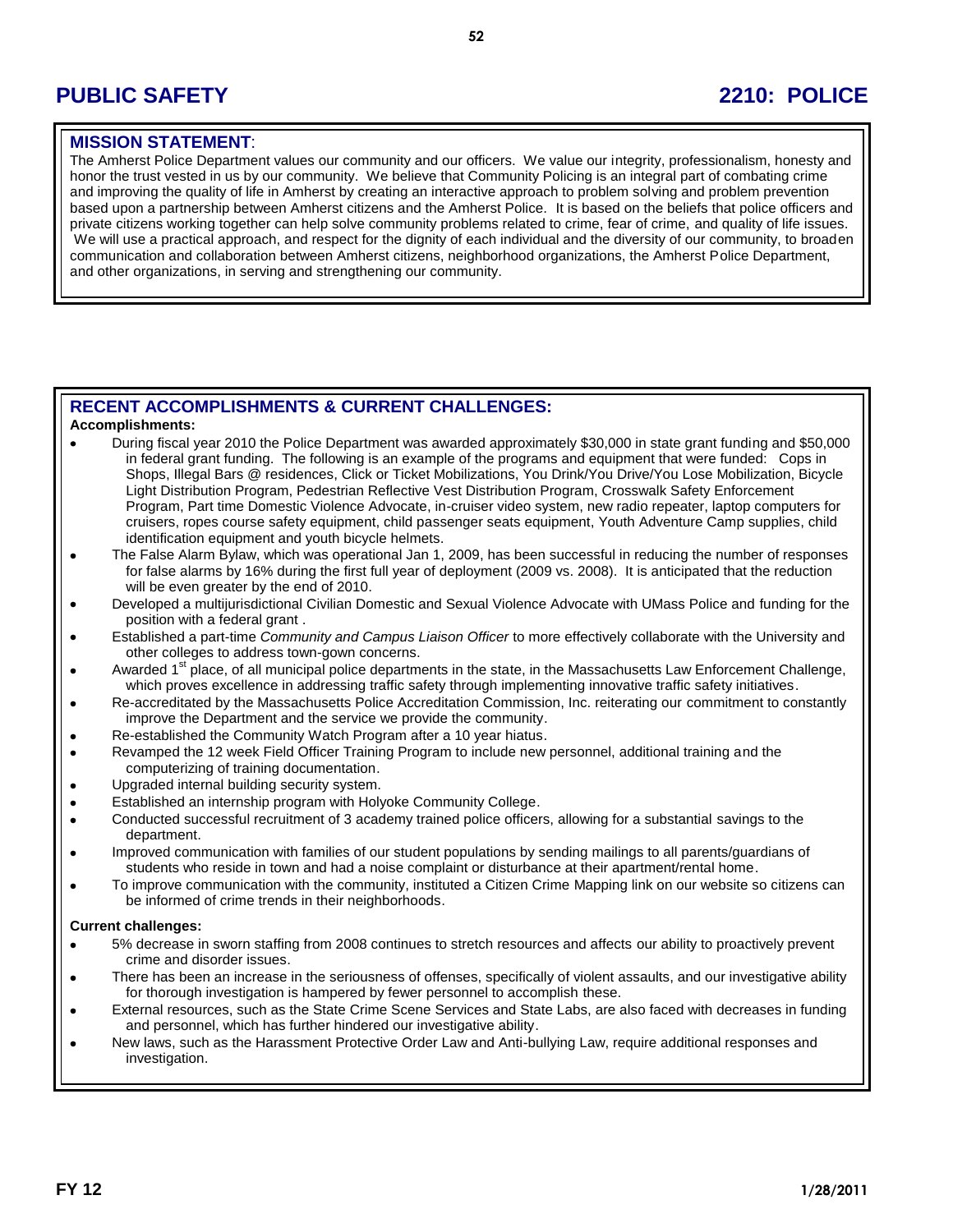# **PUBLIC SAFETY 2210: POLICE**

### **LONG RANGE OBJECTIVES**:

- To continue developing our relationship with the University of Massachusetts Police Department and area police departments to ensure quality of life issues in the Town of Amherst.
- To increase overall efficiency of police department by using available resources.
- To strengthen our collaboration with various social service agencies in order to better serve the Amherst Community.
- To further identify technology advancements that will serve to improve the quality of service provided by the department. To enhance call management strategies which will enable officer's additional time for community policing and problem solving.
- To develop a plan and explore revenue sources to become compliant with the Federal FCC mandated radio narrowband requirement, that by January 1, 2013 all licenses must operate in 12.5 kHz efficiency; which necessitates an upgrade to the police radio system.

### **FY 12 OBJECTIVES:**

- To continue as a partner with the Community and Campus Coalition (CCC) in developing strategies to address high risk behavior. Current priorities of the CCC include the modification of the University's Code of Student Conduct, and partnering with retail alcohol establishments, in order to address high risk behavior, violence, and quality of life issues affecting our residents *\*\*Town Manager Performance Goal of strengthening relationship with UMass\*\**
- If the Town joins a regional emergency communication center, complete the necessary pre-construction action items (legal, land, surveying, engineering, architectural design) necessary for a functioning regional communication center. *\*\*Town Manager Performance Goal of reducing expenses through regionalization\*\**
- To improve the relationships with the regional and elementary schools through the newly developed "Outreach Program for Underserved Youth." *\*\*Town Manager Performance Goal of actively engaging the community\*\**
- To aggressively pursue partnerships with area businesses to offset costs of community outreach programs. Recent partnerships with businesses have including the following support/donations: supplies for the annual Youth Adventure Camp (Big Y, UMASS, Walmart), printing for educational door hangers (Copy Cat Printers), donation of bicycle lights (Mama Nirvana Yoga), donation of reflective vests (Eagle Crest Property Management), distribution of coupons for bicycle lights (Bicycle Exchange), paper/document shredding services for senior citizens (ProSchred), Child ID (UPS Store and US Post Office), Child Safety Day (Target).*\*\*Town Manager Performance Goal of reducing expenses through efficiencies\*\**
- To expand upon our existing programs, and identify new collaborations with the University Police Department, such as joint crime prevention foot and bicycle patrols, alcohol enforcement initiatives, and information sharing; all aimed at addressing quality of life issues in problem areas. *\*\*Town Manager Performance Goal of strengthening relationship with UMass\*\**
- To offer Public Forums within the specific districts within the Town where community members and police officers can problem solve and share ideas that address the unique challenges within each unique district. Recent successful forums include Neighborhood Watch in southeast Amherst, Burglary Awareness in south Amherst, and Burglary Awareness/Quality of Life in north Amherst, Have a Heart/Quality of Life in the Fearing/Lincoln Neighborhoods. *\*\*Town Manager Performance Goal of engaging the community to provide information to the community and also to gather information from the community, regarding successes, challenges and weaknesses of our service\*\**
- To restructure & redeploy the Department's supervisory staff by realigning line Lieutenants with those of sergeants and patrol officers; allowing greater supervisory opportunity for community outreach and directed patrol activities. *\*\*Town Manager Performance Goal of reducing expenses through efficiencies\*\**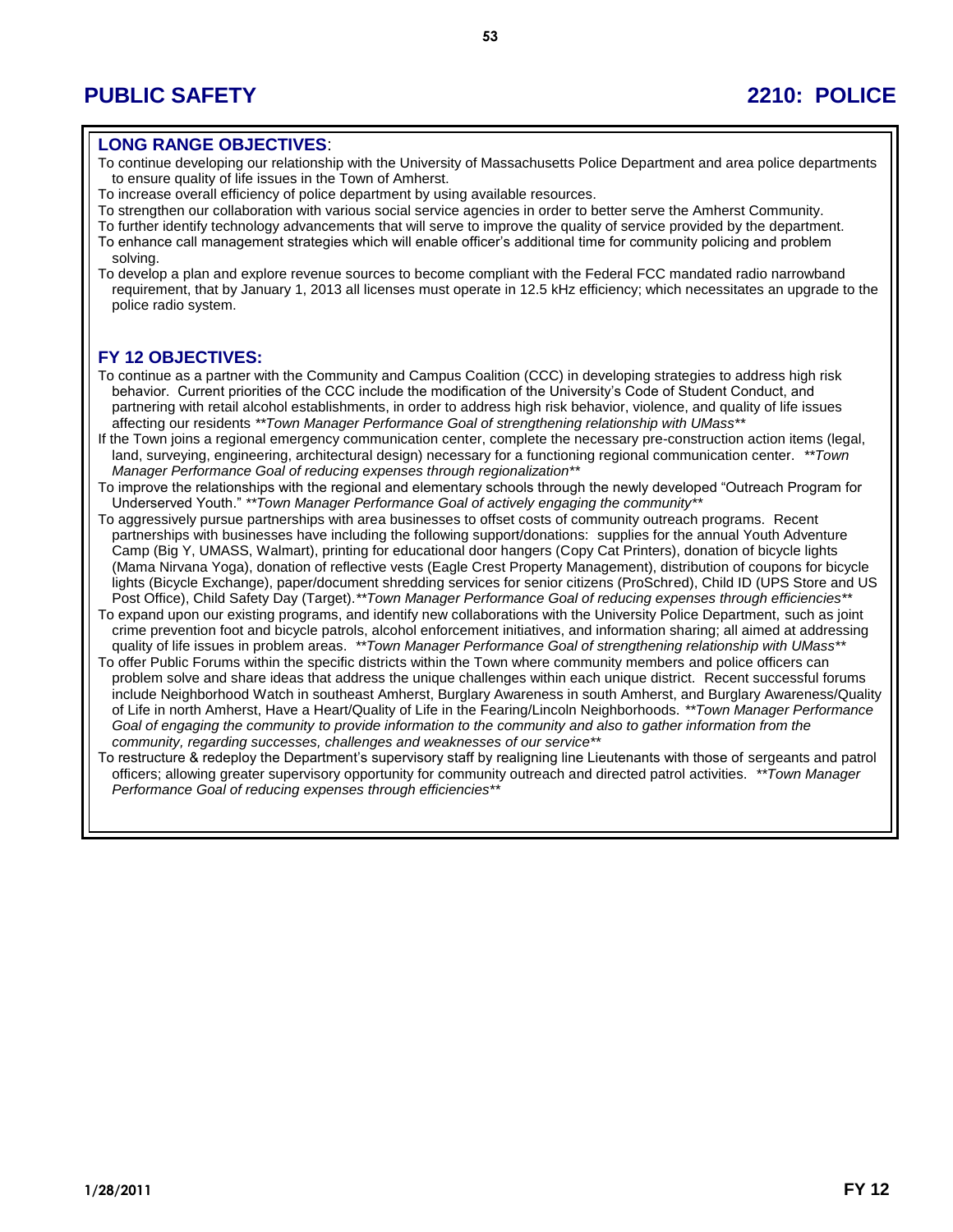# **PUBLIC SAFETY 2210: POLICE**

| <b>SERVICE LEVELS:</b>                | <b>FY 06</b>   | <b>FY 07</b>  | <b>FY 08</b> | FY 09         | <b>FY 10</b>   |
|---------------------------------------|----------------|---------------|--------------|---------------|----------------|
|                                       | <b>Actual</b>  | <b>Actual</b> | Actual       | <b>Actual</b> | <b>Actual</b>  |
| <b>Calls for Service</b>              | 17,707         | 18,321        | 18,359       | 17,973        | 17,740         |
| Homicide                              | 0              | 0             | 0            | 0             | 0              |
| Rape                                  | 13             | 8             | 9            | 8             | 5              |
| Sexual Assaults (other)               | 18             | 24            | 13           | 18            | 23             |
| Robbery                               | $\overline{7}$ | 7             | 4            | 6             | 4              |
| Assault                               | 57             | 66            | 63           | 59            | 63             |
| <b>Burglary</b>                       | 145            | 228           | 282          | 229           | 250            |
| Larceny                               | 294            | 319           | 305          | 223           | 259            |
| <b>Motor Vehicle Thefts</b>           | 40             | 24            | 31           | 25            | 32             |
| Domestic Violence-209A                | 511            | 485           | 551          | 437           | 480            |
| Vandalism                             | 361            | 343           | 346          | 240           | 219            |
| <b>Missing Property</b>               | 153            | 185           | 87           | 240           | 42             |
| Disturbances (Disturb., Fight, Noise) | 1,641          | 1,635         | 1,643        | 1,517         | 1,606          |
| <b>Suspicious Activity</b>            | 1,525          | 1,305         | 1,315        | 1,392         | 1,380          |
| Escort                                | 316            | 291           | 246          | 290           | 268            |
| Assist Citizen                        | 855            | 716           | 686          | 708           | 767            |
| Animal                                | 398            | 516           | 521          | 451           | 427            |
| Accidents                             | 881            | 943           | 996          | 896           | 858            |
| Arrests, Summons, TBL Summons         | 1,293          | 1,400         | 1,374        | 1,457         | 1,522          |
| <b>Protective Custody</b>             | 25             | 17            | 25           | 27            | $\overline{2}$ |
| <b>Motor Vehicle Violations</b>       | 6,882          | 6,145         | 6,739        | 6,989         | 4,025          |
| <b>REPORTS MADE ONLINE-total</b>      |                |               | 70           | 236           | 241            |
| -Harassing Phone Call                 |                |               | 5            | 16            | 09             |
| -Vandalism                            |                |               | 12           | 31            | 21             |
| -Vandalism to MV                      |                |               | 3            | 23            | 23             |
| -Larceny                              |                |               | 26           | 82            | 94             |
| -Identity Theft                       |                |               | 2            | 19            | 12             |
| -Leaving Scene of Vehicle Crash       |                |               | 8            | 17            | 9              |
| -Anonymous Witness                    |                |               | 5            | 10            | 12             |
| -Homeland Security Threat             |                |               | 1            | $\Omega$      | 0              |
| -House Check Request                  |                |               | N/A          | N/A           | 15             |
| -Lost Property                        |                |               | 7            | 29            | 21             |
| -Traffic Complaint                    |                |               |              | 9             | 15             |
| -Break & Enter (Misdemeanor)          |                |               | N/A          | N/A           | 9              |

### **SIGNIFICANT BUDGET CHANGES:**

With a \$10,000/4% reduction in the overtime budget, it would be necessary to reduce extra patrols that are used during peak times and reducing community assignments. These extra/additional patrols include, but are not limited to, alcohol enforcement patrols during Sept/October, Driving Under the Influence patrols during graduation time, and event specific staffing, such as a large concert in town. Community policing assignments, such as the Ropes Adventure Course, Child Passenger Seat Inspections, and events with the seniors will be limited to when on-duty personnel can be reassigned from the shift without incurring overtime. There would be fewer officers covering the town during these times.

With a \$6,000 (8%) reduction in the overtime training budget, specialized training will be limited to those instances where an officer can be reassigned from their shift without incurring overtime. Specialized training is necessary to improve the proficiency and efficiency of the members of the department. Examples of specialized training include collection and preservation of evidence, department instructor in firearms, sexual assault, and management training for supervisors. The remaining budget would be used for state mandated in-service training for officers.

A \$5,000 (12.5%) reduction in the court budget will be accomplished by working with the new District Attorney's Office to reduce the number of trials that are scheduled each day, most of which are continued, and to limit the number of officers that will be required to be summonsed into court needlessly. The new District Attorney has said that he will work with police departments on this budget concern.

A \$5,000 (10%) reduction in the uniform budget can be accomplished by re-issuing surplus uniforms held within the police department inventory. It is anticipated that the surplus uniforms will all be issued out, depleting the inventory, during FY12.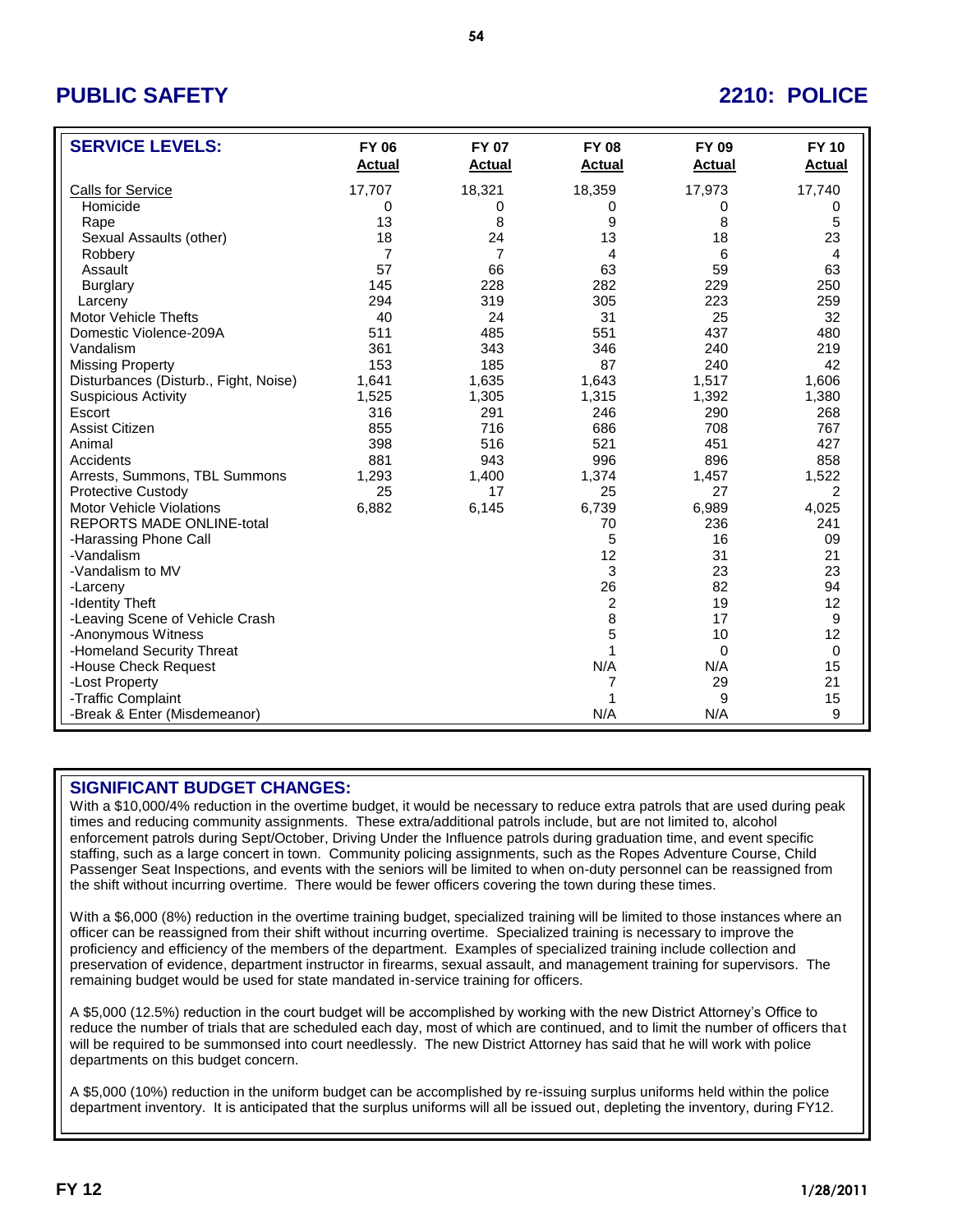### **55**

## **PUBLIC SAFETY 2210: POLICE**

|                                |    | FY 09     | <b>FY 10</b>  | <b>FY 10</b> | FY 11         | <b>FY 12</b> | Change     | Percent  |  |
|--------------------------------|----|-----------|---------------|--------------|---------------|--------------|------------|----------|--|
|                                |    | Actual    | <b>Budget</b> | Actual       | <b>Budget</b> | Manager      | FY 11 - 12 | Change   |  |
|                                |    |           |               |              |               |              |            |          |  |
| <b>Personnel Services</b>      | \$ | 3,690,174 | 3,635,658     | 3,562,931    | 3,678,480     | 3,602,487    | (75,993)   | $-2.1%$  |  |
| <b>Operating Expenses</b>      | \$ | 214,335   | 259,250       | 277,664      | 249,250       | 241,750      | (7,500)    | $-3.0%$  |  |
| Capital Outlay                 | \$ | 429       | 4,300         | 22,779       | 4,300         | 3,300        | (1,000)    | $-23.3%$ |  |
| <b>TOTAL APPROPRIATION</b>     | \$ | 3,904,939 | 3,899,208     | 3,863,374    | 3,932,030     | 3,847,537    | (84, 493)  | $-2.1%$  |  |
| SUPPLEMENTAL INFORMATION       |    |           |               |              |               |              |            |          |  |
| <b>Employee Benefits</b>       | \$ | 1,240,344 | 1,288,465     | 1,288,465    | 1,324,588     | 1,292,392    | (32, 196)  | $-2.4%$  |  |
| <b>Capital Appropriations</b>  | \$ | 130,000   | 140,000       | 140,000      | 115,000       | 115,000      | 0          | 0.0%     |  |
| TOTAL DEPARTMENT COST          | \$ | 5,275,283 | 5,327,673     | 5,291,839    | 5,371,618     | 5,254,929    | (116, 689) | $-2.2%$  |  |
|                                |    |           |               |              |               |              |            |          |  |
| SOURCES OF FUNDS               |    |           |               |              |               |              |            |          |  |
| <b>Educational Incentive</b>   | \$ | 169,955   | 33,348        | 33,796       | 38,266        | 38,266       | 0          | 0.0%     |  |
| Licenses & Permits             | \$ | 725       | 1,000         | 1,050        | 1,000         | 1,000        | $\Omega$   | 0.0%     |  |
| <b>Miscellaneous Fines</b>     | \$ | 19,150    | 5,000         | 35,250       | 5,000         | 18,500       | 13,500     | 270.0%   |  |
| <b>Court Fines</b>             | \$ | 130,123   | 135,000       | 120,125      | 135,000       | 125,000      | (10,000)   | $-7.4%$  |  |
| Dept. Receipts                 | \$ | 20,886    | 21,600        | 43,280       | 21,600        | 21,600       | $\Omega$   | 0.0%     |  |
| <b>Transportation Fund</b>     | \$ | 4.939     | 5.170         | 5.170        | 5.366         | 5.366        | $\Omega$   | 0.0%     |  |
| Taxation                       | \$ | 3,559,161 | 3,698,090     | 3,624,703    | 3,725,798     | 3,637,805    | (87,993)   | $-2.4%$  |  |
| <b>POSITIONS</b>               |    |           |               |              |               |              |            |          |  |
| <b>Full Time</b>               |    | 51.00     | 47.50         | 47.50        | 47.50         | 47.50        | 0.00       |          |  |
| <b>Part Time With Benefits</b> |    | 0.00      | 0.00          | 0.00         | 0.00          | 0.00         | 0.00       |          |  |
| <b>Full Time Equivalents</b>   |    | 51.00     | 47.50         | 47.50        | 47.50         | 47.50        | 0.00       |          |  |

## **MAJOR COMPONENTS:**



Personnel Services include salaries for the Chief, 2 captains, 4 lieutenants, 7 detectives, 7 sergeants, 24 officers and 3 support staff, one shared 50%/50% with the Information Technology Department. Also included is \$114,000 for training, \$395,749 for education incentives and \$240,000 for overtime.

Maintenance costs, \$60,250, include funds for 27 vehicles and equipment such as radios, breathalyzer, etc. Vehicle maintenance is provided by contract with an outside vendor.

Supplies, \$149,900, include funds for gasoline, tires and other vehicle supplies, office and computer supplies and uniforms.

Capital equipment scheduled for replacement includes 4 portable radios, a mobile radio, a radar gun, 4 handguns and 3 chairs.

Other includes dues and subscriptions, meals for prisoners, photography supplies, police physicians, telephones, printing and advertising, towing, etc.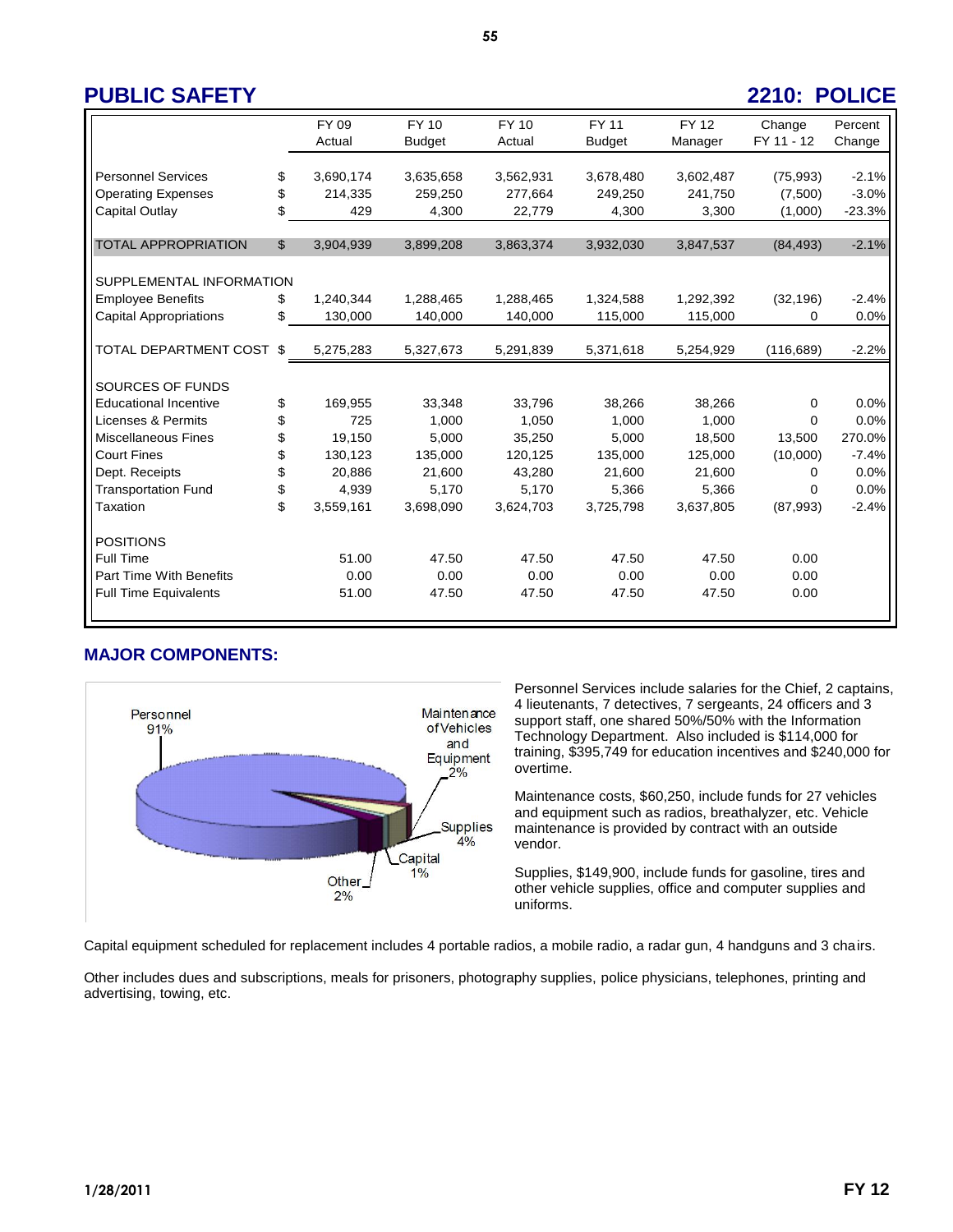# **This page is left intentionally blank**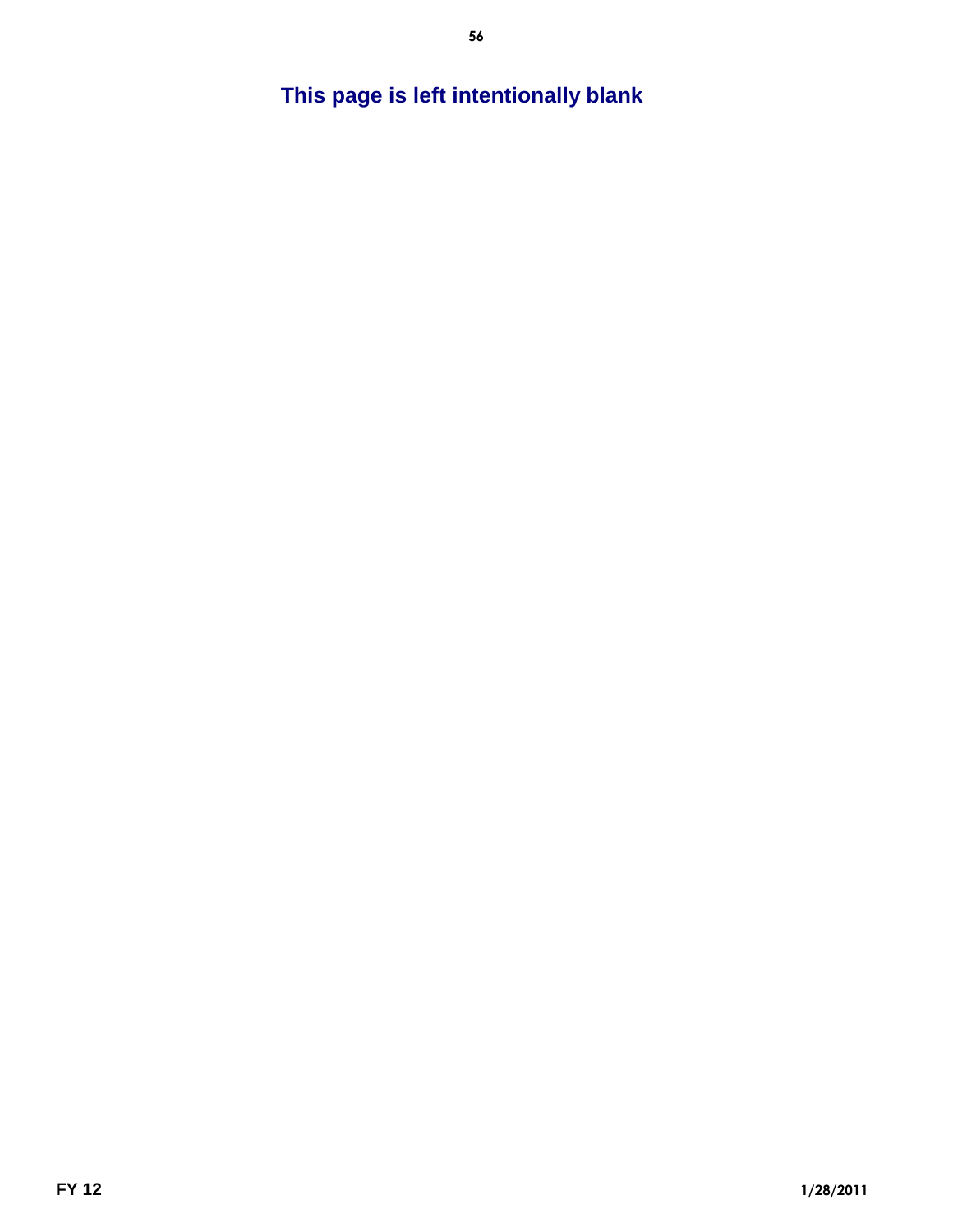**MISSION STATEMENT:** To enhance the quality of life by providing professional excellence and professionalism in the delivery of emergency medical services, fire suppression, fire prevention and education, rescue, hazardous materials incident mitigation and disaster recovery.

# **RECENT ACCOMPLISHMENTS & CURRENT CHALLENGES:**

## **Accomplishments:**

- The Town recruited and hired a new Fire Chief who started in March 2010.
- The Fire Department completed FY 10 with a 1.7% reduction in total emergency calls for service. This was offset by a 3.8% increase in Emergency Medical Service (EMS) calls for service. The increase is also reflected in an ambulance revenue increase for FY10. Part of the reduction in fire calls can be traced to national trends in general and our aggressive stance in addressing false alarm activations in particular.
- We were able to obtain a grant from the federally funded "Assistance to Firefighters" grant program. Totaling \$55,852, the grant will support federally mandated changes in our communications equipment. Through the purchase of equipment, the grant will not just allow us to comply with the mandate but to also allow us enhance, expand and improve our communications capabilities beyond the mandated level.
- We obtained a Heritage Fund equipment grant funded by the Fireman's Fund Insurance Company. A total of \$5,350 will be used for the purchase of needed tools and equipment.
- Our school fire safety education program, SAFE, completed its 15<sup>th</sup> successful year. This program provides fire safety education to all fourth graders in Amherst, Pelham, Leverett and Shutesbury. In addition to reaching 260 fourth grade students this year, our SAFE group partnered with the Amherst Police Department, UMASS Environmental Health & Safety, Amherst Call Firefighters and Student Firefighters to conduct various fire safety presentations to all segments of our community. Our grant funding for the coming year was significantly increased from last year to \$18,200.
- The Fire Department was selected to participate in a federally funded pilot program, Vision 20/20, focused on an integrated risk management approach to fire and home safety.
- Our department has also received two state funded grants for \$4,000 and \$12,500 to enhance our Emergency Management capability.
- The department recruited and hired seven people as probationary Firefighters. Three of the hires are certified as Paramedics. Five of our Firefighters currently certified at the Intermediate level will attain Paramedic status in FY 12 thus bringing %75 of our force to the Paramedic level.
- We continue to receive benefits from a federal SAFER grant which supports the recruiting and retention of Call and Volunteer firefighters.
- Through the joint efforts of the Fire Chief and Town Government, our Dispatch Center became one of two state Dispatch Centers having responsibility for dispatch of the Massachusetts Hazardous Materials Response System.
- We have instituted a change in philosophy for our Prevention/Inspection Bureau and built a more robust operation. We have a large workload which is steadily increasing but we have applied some streamlining strategies and embraced new processes to increase our efficiency and effectiveness. The Bureau has re-established and created partnerships throughout our service area that has developed a more cooperative approach to reach compliance.
- We continue to be part of and provide valuable data for the Tufts Medical Center Stroke Study. This is a field study of the prehospital care of stroke patients. We are still one of only a few fire departments in the state participating in this program which has the ultimate goal of improving the long range survivability of stroke patients.
- Our Technical Rescue Team (TRT) continues to develop. Members of the team have also taken the lead in working toward development of a regional TRT for Hampshire County.
- A complete review and updating of our EMS Standard Operating Guidelines was undertaken and is due for implementation.
- We introduced a Firefighter workout program designed to help reduce injuries common to the Firefighting profession.

### **Challenges:**

- As our EMS call volume increases, we have exhausted our Stimulus Grant funding, must deal with a 2% reduction in our proposed Operating Budget and the attendant cut in overtime funding. Yet we must and will deliver top notch service to our community. This ties directly to our staffing challenge. Increasing instances of shifts with only minimum staffing of seven firefighters on-duty seriously hamper our ability to provide that top notch service due to only being able to staff three ambulances. This was further demonstrated by the need to call for a Mutual Aid EMS response 59 times in FY10. We continue to have the highest number of calls per firefighter per capita and the highest injury rate among peer fire departments in the state.
- Our current Prevention/Inspection/Plan Review operation is successful but a permanent staffing solution is needed to continue that success. Code complexities, increases in the number of construction projects and the need to provide excellent customer service are the driving forces behind this serious need.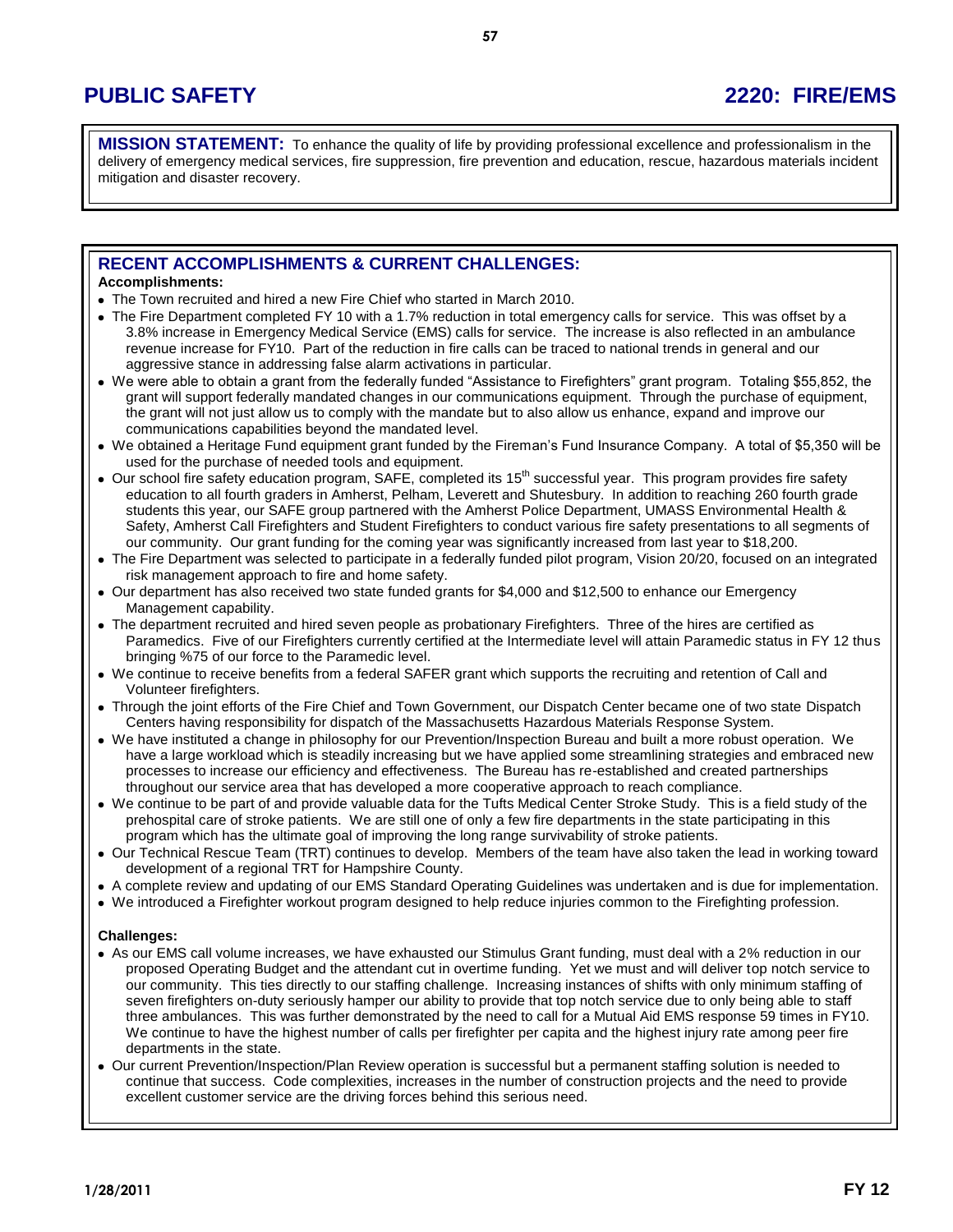## **LONG RANGE OBJECTIVES:**

To fully develop and implement the department reorganization plan. The key elements being the change in our minimum staffing levels and command structure.

To continue development and implementation of a facilities plan which centers on the construction of replacement facility for the Central Station.

## **FY 12 OBJECTIVES:**

To implement the Fire Department reorganization plan.

To review and update Fire Department and Dispatch Center Standard Operating Guidelines.

To aggressively pursue alternative funding opportunities and solicit input on innovative strategies for same.

To improve radio communications and interoperability with other agencies through reprogramming, deployment of additional radios and training in accordance with federal mandates. Target date: January 1, 2012.

To improve record keeping and efficiency by transitioning additional records currently kept with pen and paper to computerized applications.

To maximize the opportunities presented by the federal SAFER and state Emergency Management grants received in FY 08, FY 11 respectively and other grants as obtained.

To develop, train, exercise and implement a Town Emergency Management Team consisting of those officials critical to the effective and successful resolution of serious Town emergencies.

Through strong leadership and mentorship fully develop our newest Firefighters into fully capable members of the AFD team.

| <b>SERVICE LEVELS:</b>              | <b>FY 06</b><br><b>Actual</b> | <b>FY 07</b><br><b>Actual</b> | <b>FY 08</b><br><b>Actual</b> | FY 09<br><b>Actual</b> | <b>FY 10</b><br><b>Actual</b> |
|-------------------------------------|-------------------------------|-------------------------------|-------------------------------|------------------------|-------------------------------|
| Fire Responses:                     |                               |                               |                               |                        |                               |
| Total Fire calls:                   | 1,254                         | 1,351                         | 1,366                         | 1,390                  | 1,146                         |
| <b>Fires</b>                        | 134                           | 132                           | 145                           | 130                    | 125                           |
| Rescue (includes MVCs)              | 181                           | 192                           | 212                           | 180                    | 160                           |
| Other alarms:                       | 235                           | 229                           | 225                           | 230                    | 236                           |
| False/accidental:                   | 704                           | 798                           | 784                           | 850                    | 625                           |
| Fire Losses (\$):                   | 467,771                       | 2,785,570                     | 387,910                       | 262,685                | 317,395                       |
| Injuries Due to Fires:              | 10                            | 5                             |                               | 0                      | 0                             |
| Fire Deaths:                        | 0                             |                               | 0                             | 0                      | 0                             |
| Firefighter Injuries:               | 45                            | 46                            | 39                            | 24                     | 11                            |
| Ambulance Responses:                |                               |                               |                               |                        |                               |
| Total EMS calls:                    | 3,550                         | 3,778                         | 3,854                         | 3,945                  | 4,098                         |
| ALS (Advanced life support) level:  | 1,320                         | 1,512                         | 1,542                         | 2,013                  | 2,109                         |
| BLS (Basic Life support level):     |                               |                               |                               | 1,220                  | 1,185                         |
| Transfers:                          | 6                             | 2                             | 2                             | 4                      |                               |
| Patients Treated:                   | 3,930                         | 4,182                         | 4,268                         | 4,079                  | 4,236                         |
| Fire Inspections/Prevention:        |                               |                               |                               |                        |                               |
| <b>Residential Smoke Detectors:</b> | 746                           | 575                           | 545                           | 303                    | 162                           |
| Misc. Inspections:                  | 1,953                         | 1,622                         | 1,742                         | 1,698                  | 617                           |
| University/Colleges:                | 202                           | 192                           | 203                           | 150                    | 47                            |
| Fire Education:                     | 95                            | 70                            | 69                            | 75                     | 54                            |
|                                     |                               |                               |                               |                        |                               |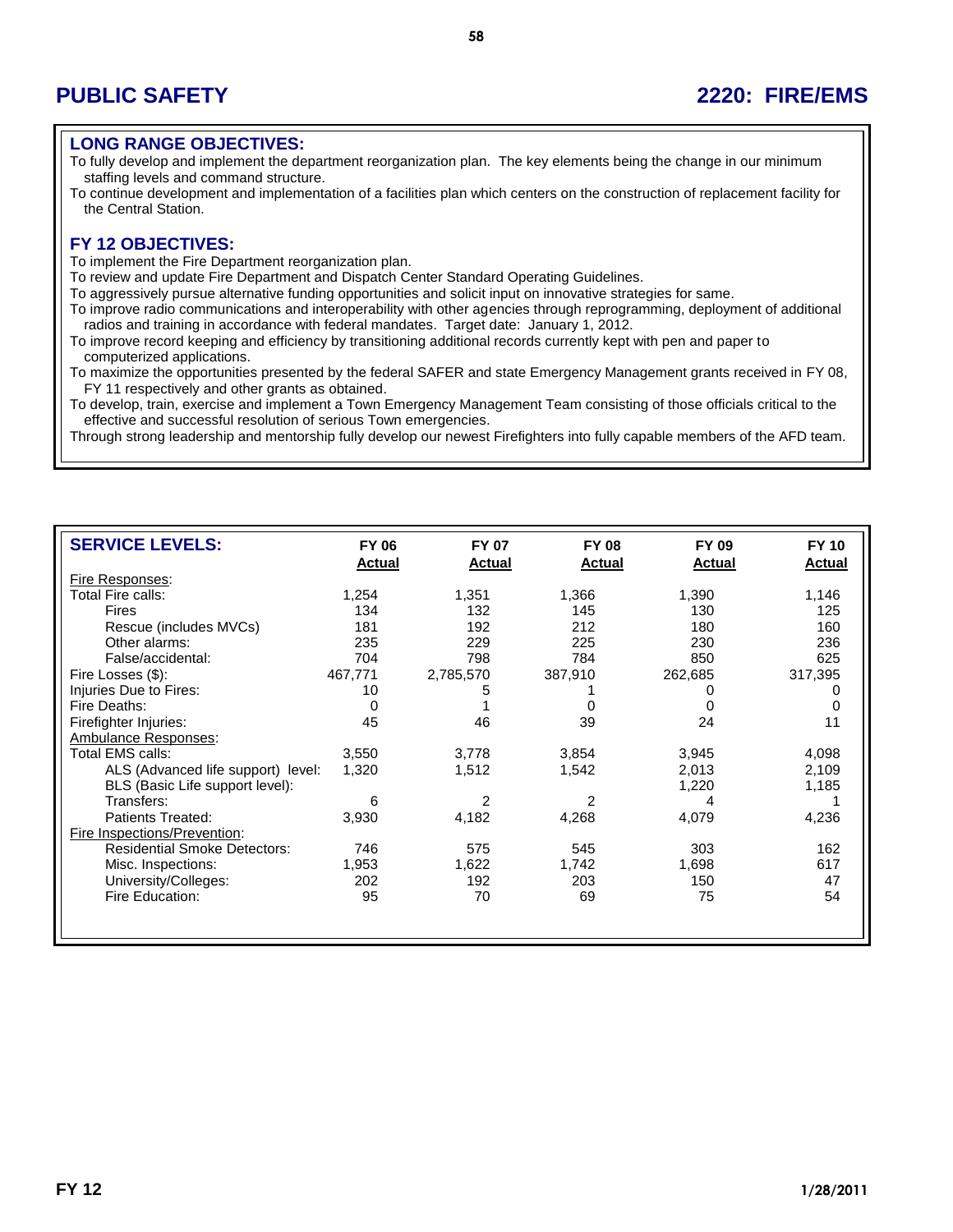### **59**

## **PUBLIC SAFETY 2220: FIRE/EMS**

|                                | FY 09           | <b>FY 10</b>  | <b>FY 10</b> | <b>FY 11</b>  | <b>FY 12</b> | Change     | Percent  |
|--------------------------------|-----------------|---------------|--------------|---------------|--------------|------------|----------|
|                                | Actual          | <b>Budget</b> | Actual       | <b>Budget</b> | Manager      | FY 11 - 12 | Change   |
|                                |                 |               |              |               |              |            |          |
| <b>Personnel Services</b>      | \$<br>3,217,880 | 3,435,228     | 3,421,827    | 3,519,301     | 3,438,480    | (80, 821)  | $-2.3%$  |
| <b>Operating Expenses</b>      | \$<br>372,935   | 306,820       | 296,395      | 320,676       | 340,420      | 19,744     | 6.2%     |
| Capital Outlay                 | \$<br>22,488    | 33,000        | 53,488       | 33,000        | 33,000       | 0          | 0.0%     |
|                                |                 |               |              |               |              |            |          |
| <b>TOTAL APPROPRIATION</b>     | \$<br>3,613,303 | 3,775,048     | 3,771,709    | 3,872,977     | 3,811,900    | (61,077)   | $-1.6%$  |
|                                |                 |               |              |               |              |            |          |
| SUPPLEMENTAL INFORMATION       |                 |               |              |               |              |            |          |
| <b>Employee Benefits</b>       | \$<br>1,189,671 | 1,193,281     | 1,193,281    | 1,208,681     | 1,199,656    | (9,025)    | $-0.7%$  |
| Capital Appropriations         | \$<br>887,400   | 142,000       | 142,000      | 314,000       | 199,000      | (115,000)  | $-36.6%$ |
|                                |                 |               |              |               |              |            |          |
| TOTAL DEPARTMENT COST          | \$<br>5,690,374 | 5,110,329     | 5,106,990    | 5,395,658     | 5,210,556    | (185, 102) | $-3.4%$  |
| SOURCES OF FUNDS               |                 |               |              |               |              |            |          |
| <b>Departmental Receipts</b>   | \$<br>108,442   | 95,000        | 91,404       | 95,000        | 105,000      | 10,000     | 10.5%    |
| <b>Ambulance Receipts</b>      | \$<br>1,754,556 | 1,962,636     | 1,962,636    | 1,970,082     | 2,054,830    | 84,748     | 4.3%     |
| Taxation                       | \$<br>1,750,305 | 1.717.412     | 1.717.669    | 1.807.895     | 1.652.070    | (155, 825) | $-8.6%$  |
| <b>POSITIONS</b>               |                 |               |              |               |              |            |          |
| Full Time                      | 46.00           | 46.00         | 46.00        | 46.00         | 46.00        | 0.00       |          |
| <b>Part Time With Benefits</b> | 0.00            | 0.00          | 0.00         | 0.00          | 0.00         | 0.00       |          |
| <b>Full Time Equivalents</b>   | 46.00           | 46.00         | 46.00        | 46.00         | 46.00        | 0.00       |          |
|                                |                 |               |              |               |              |            |          |

## **MAJOR COMPONENTS:**



Personnel Services include salaries for the Chief, 2 assistant chiefs, 10 Captains, 32 firefighters and one support staff. All staff (excluding support staff) are at least EMT-I certified and 69% are certified as paramedics. Other costs include \$225,000 for overtime, \$173,116 for education incentive, \$75,000 for extra help (call firefighters), and \$96,000 for training.

Building and grounds maintenance, \$17,000, is provided by firefighting staff.

Utilities are budgeted at \$66,800.

Vehicle and equipment maintenance, \$125,500 includes the cost of maintaining 23 vehicles, communication equipment as well as emergency medical equipment such as defibrillators and monitors.

Supplies include the cost of gas and diesel (\$72,500), medical supplies (\$29,000) and office and other departmental supplies.

Capital includes funds for routine replacement of equipment such as hoses and nozzles, radios, pagers, and specialized fire fighting and medical equipment.

### **SIGNIFICANT BUDGET CHANGES:**

The budget is reduced by 1.6% primarily due to the replacement of higher salaried retirees with entry level salaries. Protective clothing (-\$5,000) and physical exam funds (-\$3,500) are also reduced. Operating expenses are increased for vehicle and equipment maintenance and replacement and medical supplies.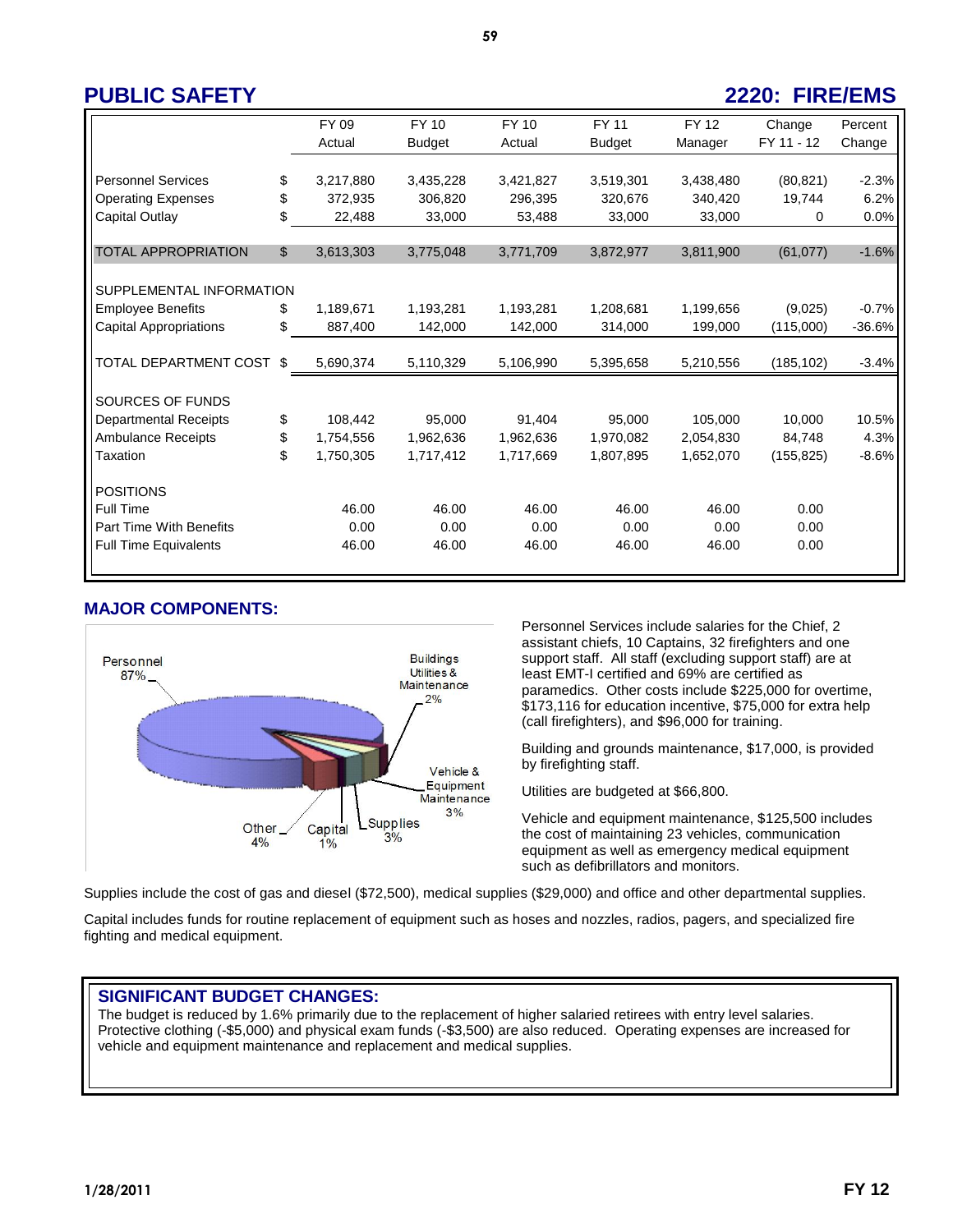# **PUBLIC SAFETY 2290: COMMUNICATIONS CENTER**

### **MISSION STATEMENT:**

The mission of the Amherst Emergency Communications Center is to provide the public with a vital link to emergency services while working in partnership with other public safety personnel. We remain committed to serving with integrity, compassion and concern for the welfare of others. Our goal is to deliver expedient, courteous, and quality service to the community by providing communications support through a situation until the need is satisfied. We strive for excellence through dedication and teamwork.

### **RECENT ACCOMPLISHMENTS & CURRENT CHALLENGES:**

### **Accomplishments:**

Recipient of State grant monies that supplement municipal funds which are used to provide essential training for Emergency Dispatchers.

Recipient of State 911 Department Support and Incentive Grant.

Participation in the Amherst Police Department's recent accreditation.

Participation in community programs, center tours, SAFE program, senior citizen 911 education and Communication Center Community WEB Blog.

Host department for advanced dispatcher training seminar.

Improved staff retention.

Completion of state ethics training and certification.

Improved morale through improved staffing and scheduling.

### **Challenges:**

By January 1, 2012 Federal FCC mandated radio narrowband requirement is that all licenses must operate in 12.5 kHz efficiency; which necessitates an upgrade to the police radio system at a substantial cost.

Keeping pace with emerging technologies.

Increase in non-emergency call volume.

Staffing issues attributable to providing coverage for continuing education trainings.

### **LONG RANGE OBJECTIVES:**

To continue to aggressively pursue and investigate additional revenue streams.

To develop a plan and explore revenue sources to become compliant with the Federal FCC mandated radio narrowband requirement, that by January 1, 2013 all licenses must operate in 12.5 kHz efficiency; which necessitates an upgrade to the police radio system.

### **FY 12 OBJECTIVES:**

- If the Town joins a regional emergency communication center, complete the necessary pre-construction action items (legal, land, surveying, engineering, architectural design) necessary for a functioning regional communication center. *\*\*Town Manager Performance Goal of reducing expenses through regionalization\*\**
- To establish and participate in a public safety committee comprised of members from the three emergency service disciplines, police, fire and communications. *\*\*Town Manager Performance Goal of reducing expenses through efficiencies\*\**
- To continue to review operations to best determine the most efficient way to provide the highest level of service in the most fiscally responsible way. *\*\*Town Manager Performance Goal of reducing expenses through efficiencies\*\**
- To further develop emergency operation plans dealing with special/unusual occurrences.
- To continue to participate with state and local agencies in regional emergency operations planning and training.
- To host various dispatch training seminars at the Amherst Police Department. *Town Manager Performance Goal of addressing staff morale through new ideas and innovations for improved service delivery\*\**

To maintain all mandated certifications.

To explore industry best practices in regards to our current training standards. *\*\*Town Manager Performance Goal of addressing staff morale through new ideas and innovations for improved service delivery\*\**

## **SERVICE LEVELS:** On page 58.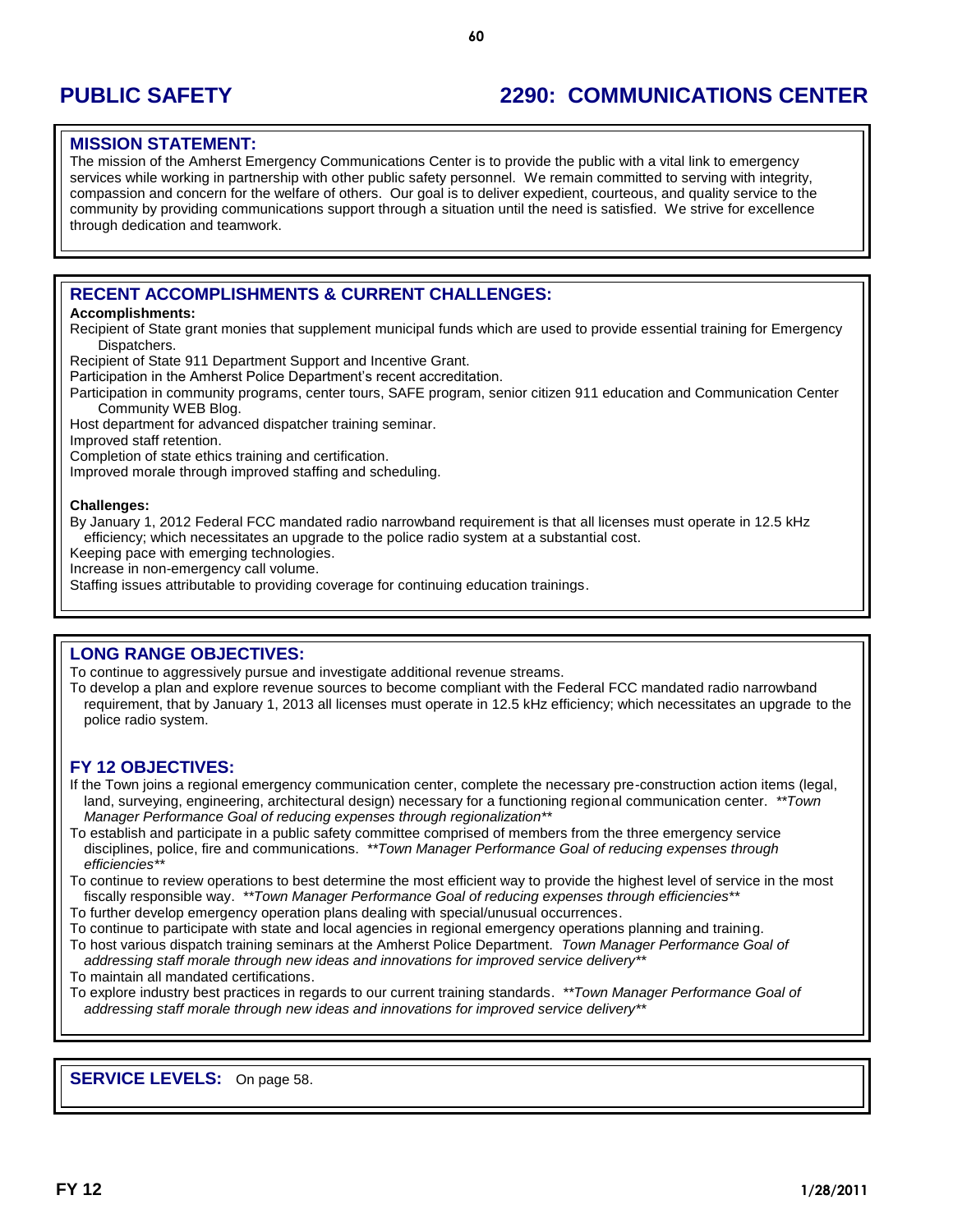# **PUBLIC SAFETY 2290: COMMUNICATIONS CENTER**

|                               | FY 09<br>Actual | FY 10<br><b>Budget</b> | FY 10<br>Actual | <b>FY 11</b><br><b>Budget</b> | <b>FY 12</b><br>Manager | Change<br>FY 11 - 12 | Percent<br>Change |
|-------------------------------|-----------------|------------------------|-----------------|-------------------------------|-------------------------|----------------------|-------------------|
|                               |                 |                        |                 |                               |                         |                      |                   |
| <b>Personnel Services</b>     | \$<br>572,164   | 533,753                | 457,883         | 535,431                       | 530,995                 | (4, 436)             | $-0.8%$           |
| <b>Operating Expenses</b>     | \$<br>16,294    | 17,950                 | 17,900          | 17,950                        | 15,950                  | (2,000)              | $-11.1%$          |
| <b>Capital Outlay</b>         | \$<br>0         | 0                      | 15,000          | 0                             | 0                       | 0                    | 0.0%              |
|                               |                 |                        |                 |                               |                         |                      |                   |
| <b>TOTAL APPROPRIATION</b>    | \$<br>588,458   | 551,703                | 490,783         | 553,381                       | 546,945                 | (6, 436)             | $-1.2%$           |
|                               |                 |                        |                 |                               |                         |                      |                   |
| SUPPLEMENTAL INFORMATION      |                 |                        |                 |                               |                         |                      |                   |
| <b>Employee Benefits</b>      | \$<br>229,022   | 216,143                | 216,143         | 212,744                       | 211,278                 | (1, 466)             | $-0.7%$           |
| <b>Capital Appropriations</b> | \$<br>0         | 0                      | 0               | 0                             | 0                       | $\Omega$             | 0.0%              |
|                               |                 |                        |                 |                               |                         |                      |                   |
| TOTAL DEPARTMENT COST \$      | 817,480         | 767,846                | 706,926         | 766,125                       | 758,223                 | (7,902)              | $-1.0%$           |
|                               |                 |                        |                 |                               |                         |                      |                   |
| SOURCES OF FUNDS              |                 |                        |                 |                               |                         |                      |                   |
| <b>Departmental Receipts</b>  | \$<br>34.400    | 34.120                 | 35,400          | 35,000                        | 35,000                  | 0                    | 0.0%              |
| <b>Ambulance Receipts</b>     | \$<br>43,474    | 42,639                 | 42,639          | 50.080                        | 51,832                  | 1,752                | 3.5%              |
| Taxation                      | \$<br>510,584   | 474,944                | 412,744         | 468,301                       | 460,113                 | (8, 188)             | $-1.7%$           |
|                               |                 |                        |                 |                               |                         |                      |                   |
| <b>POSITIONS</b>              |                 |                        |                 |                               |                         |                      |                   |
| Full Time                     | 13.00           | 12.00                  | 12.00           | 11.00                         | 11.00                   | 0.00                 |                   |
| Part Time With Benefits       | 0.00            | 0.00                   | 0.00            | 0.00                          | 0.00                    | 0.00                 |                   |
| <b>Full Time Equivalents</b>  | 13.00           | 12.00                  | 12.00           | 11.00                         | 11.00                   | 0.00                 |                   |
|                               |                 |                        |                 |                               |                         |                      |                   |

**61**

## **MAJOR COMPONENTS:**



Personnel Services include salaries for 11 full time emergency dispatchers and overtime and for holiday pay.

Other costs include maintenance contract on radio communications equipment, specialized telephone/radio circuits, training, supplies, dues and subscriptions.

### **SIGNIFICANT BUDGET CHANGES**

It is recommended that the  $12<sup>th</sup>$  dispatcher position continue to be funded with the state 911 Department FY 12 Support grant, for a savings of \$35,994 plus benefits. It is recommended that the extra help budget be eliminated (\$10,000) and the overtime be reduced by \$11,000 (44%). This \$21,000 lose will be off-set by the 911 Department FY 12 Support grant. However, other purchases (technology, furniture, and building improvements) that have been funded over the past 3 fiscal years with the support grant will no longer be possible, thus there will be a deterioration of equipment. It is recommended that \$3,000 (50%) be reduced from the training budget. In-service training, as required by state and E911 mandates, will be funded with the state 911 FY21 Training Grant. Thus, there will be less specialized and professional development training allowed during the year.

In FY 12, the Town plans to proceed with pre-construction work entirely funded by a state 911 grant to begin to create a regional public safety dispatch center following the expected formal commitments from a number of area communities to this initiative later this winter. It is hoped that a regional facility could be operational in two years. The earliest a Regional Dispatch model will impact this budget is FY 13.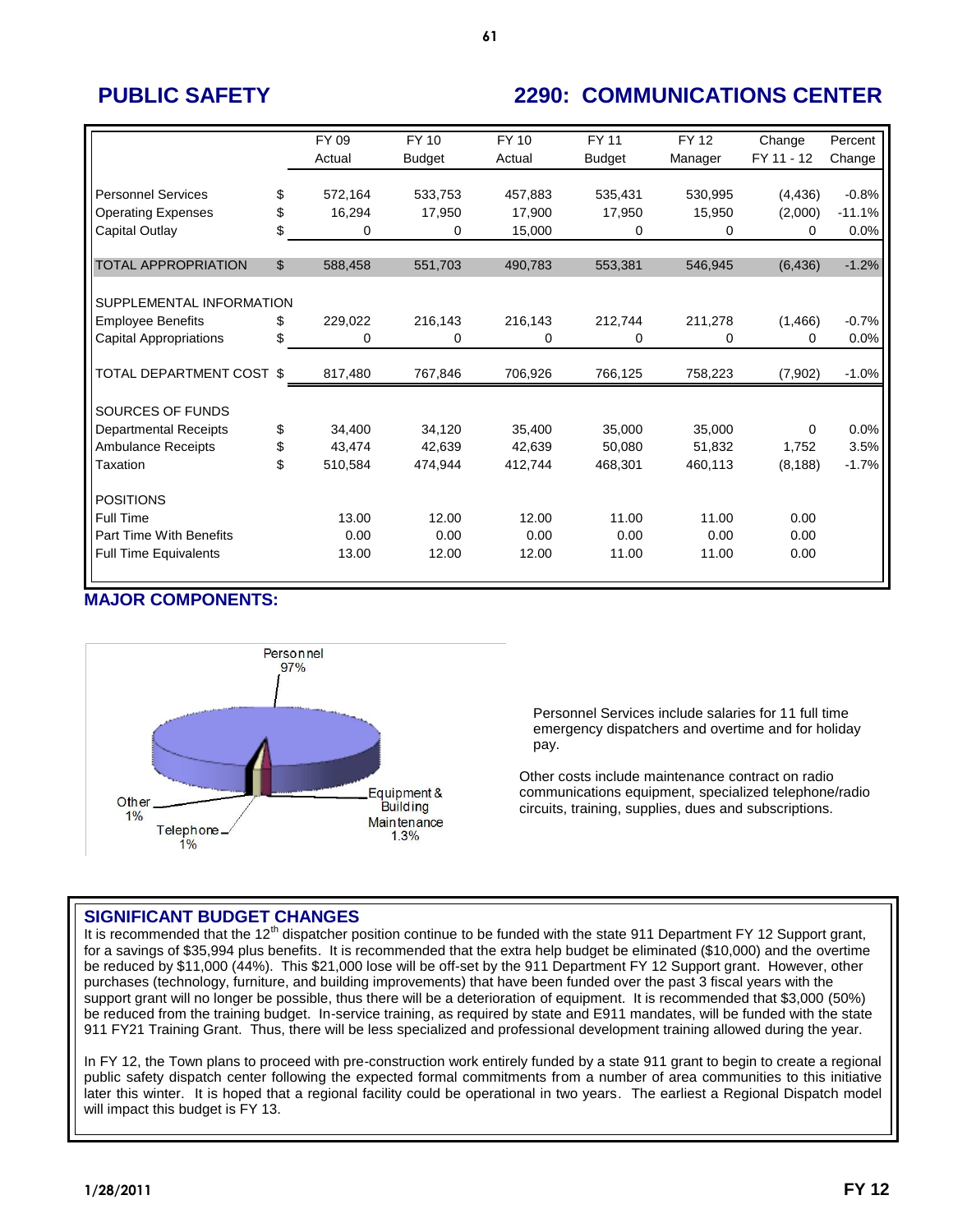# **PUBLIC SAFETY 2291: ANIMAL WELFARE**

### **MISSION STATEMENT:**

To protect the health and safety of the community through the effective control of animals.

The animal welfare program strives for "Responsible Pet Ownership" through public education.

When interacting with the community, continue to educate them on the lease law, license requirements and other Town policies relative to the welfare of animals.

To find alternative solutions, outside of Select-board referrals, to address disputes with dog owners.

To serve as the Town Animal Inspector and further improve that program.

## **RECENT ACCOMPLISHMENTS & CURRENT CHALLENGES:**

### **Accomplishments:**

- Increased the number of dog licensed within the Town of Amherst.
- Educating and informing the public to the importance of coexisting with wildlife.
- Participated in educational seminars and workshops to better assist dog owners resolve behavioral issues with their animals.

### **Challenges:**

- Rabies infection continues to increase in domestic animals and wildlife.
- Ensuring all domestic animals in the Town of Amherst receive their rabies vaccinations.
- Follow up with dog owners in the Town of Amherst who have not licensed their dogs.

### **LONG RANGE OBJECTIVES:**

To continue working with neighboring communities on animal welfare and safety issues.

To develop and create an emergency management plan for the rescue of animals.

To identify methods to communicate and educate the public on the importance of rabies vaccinations for domestic animals.

### **FY 12 OBJECTIVES:**

Recommendations to the Town Manager by December 31, 2011 of feasibility and best practices to regionalize the animal welfare function. *\*\*Town Manager Performance Goal of reducing expenses through regionalization\*\**

Implementation and assessment of new Animal Welfare Bylaw approved by Town Meeting in November, 2010. *\*\*Town Manager Performance Goal of reducing expenses through efficiencies\*\**

To continue attending educational workshops and trainings for the betterment of animals in the Town of Amherst. *\*\*Town Manager Performance Goal of reducing expenses through efficiencies\*\**

To further develop the peaceful coexistence between dogs and those utilizing conservation areas in the Town of Amherst.

| <b>SERVICE LEVELS:</b>                                          | <b>FY 06</b>       | <b>FY 07</b>             | <b>FY 08</b>             | <b>FY 09</b>             | <b>FY 10</b>             |
|-----------------------------------------------------------------|--------------------|--------------------------|--------------------------|--------------------------|--------------------------|
|                                                                 | <b>Actual</b>      | <b>Actual</b>            | <b>Actual</b>            | <b>Actual</b>            | <b>Actual</b>            |
| Animal complaints<br>Animals impounded<br>Licenses<br>Dog Bites | 396<br>34<br>1,198 | 516<br>49<br>1,306<br>24 | 521<br>37<br>1,366<br>16 | 451<br>26<br>1.371<br>14 | 427<br>22<br>1,341<br>15 |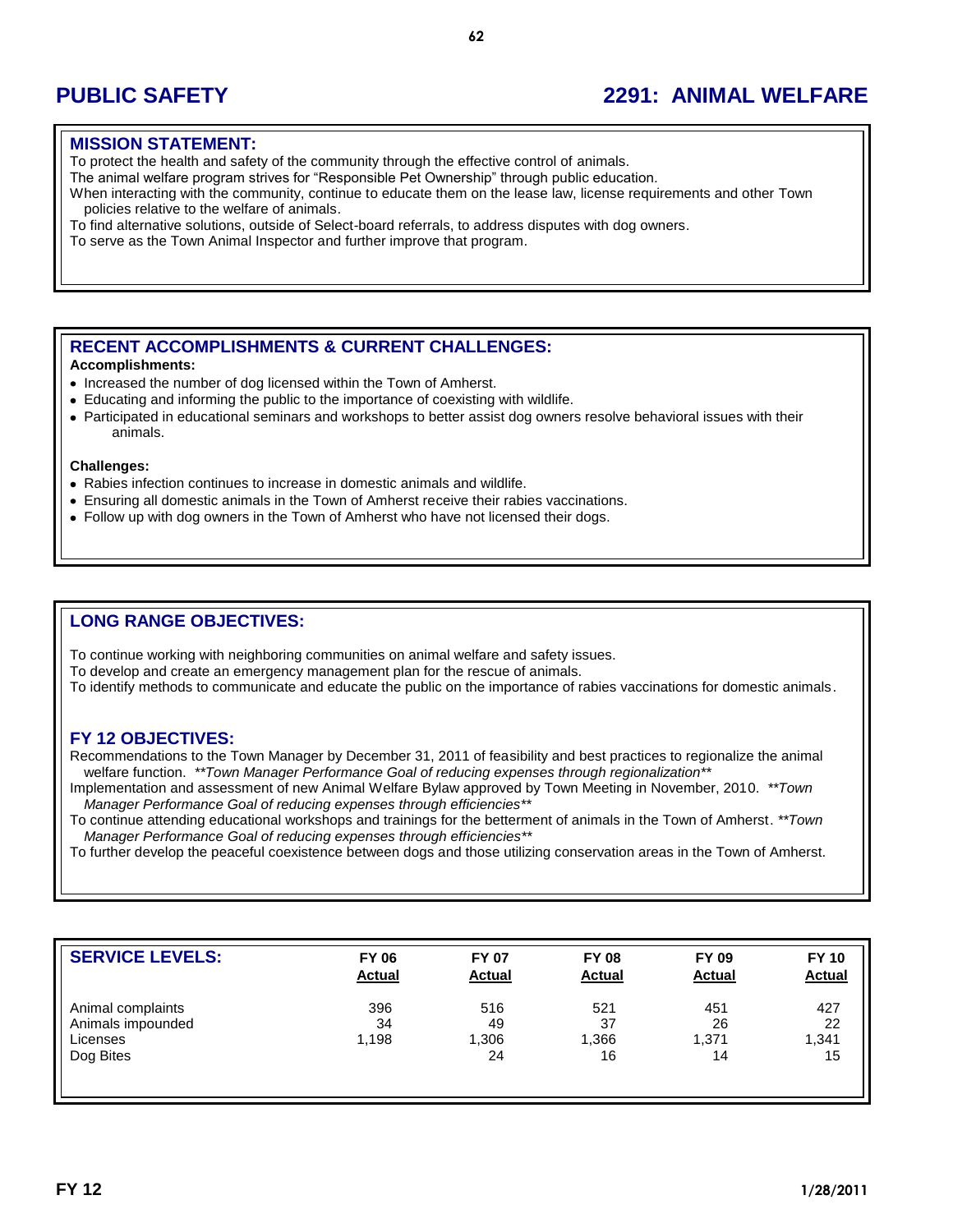## **PUBLIC SAFETY 2291: ANIMAL WELFARE**

|                                |                | FY 09<br>Actual | FY 10<br><b>Budget</b> | FY 10<br>Actual | <b>FY 11</b><br><b>Budget</b> | <b>FY 12</b><br>Manager | Change<br>FY 11 - 12 | Percent<br>Change |
|--------------------------------|----------------|-----------------|------------------------|-----------------|-------------------------------|-------------------------|----------------------|-------------------|
| <b>Personnel Services</b>      | \$             | 40,943          | 43,665                 | 43,551          | 45,140                        | 44,976                  | (164)                | $-0.4%$           |
| <b>Operating Expenses</b>      | \$             | 6.070           | 8,180                  | 5,570           | 9,170                         | 7,505                   | (1,665)              | $-18.2%$          |
| Capital Outlay                 | \$             | 0               | 0                      | 0               | 0                             | 0                       | $\Omega$             | 0.0%              |
|                                |                |                 |                        |                 |                               |                         |                      |                   |
| <b>TOTAL APPROPRIATION</b>     | $\mathfrak{L}$ | 47,013          | 51,845                 | 49,121          | 54,310                        | 52,481                  | (1,829)              | $-3.4%$           |
| SUPPLEMENTAL INFORMATION       |                |                 |                        |                 |                               |                         |                      |                   |
| <b>Employee Benefits</b>       | \$             | 13,764          | 14,289                 | 14,289          | 14,880                        | 15,224                  | 344                  | 2.3%              |
| <b>Capital Appropriations</b>  | \$             | 0               | 0                      | 0               | 0                             | 0                       | $\Omega$             | 0.0%              |
| TOTAL DEPARTMENT COST \$       |                | 60,777          | 66,134                 | 63,410          | 69,190                        | 67,705                  | (1, 485)             | $-2.1%$           |
| SOURCES OF FUNDS               |                |                 |                        |                 |                               |                         |                      |                   |
| Dog Licenses                   | \$             | 8,285           | 7,000                  | 7,488           | 7,000                         | 7,000                   | $\Omega$             | 0.0%              |
| <b>Pound Fees</b>              | \$             | 295             | 1,000                  | 285             | 1.000                         | 1.000                   | $\Omega$             | 0.0%              |
| Taxation                       | \$             | 38,433          | 43,845                 | 41,348          | 46,310                        | 44,481                  | (1,829)              | $-3.9%$           |
| <b>POSITIONS</b>               |                |                 |                        |                 |                               |                         |                      |                   |
| Full Time                      |                | 1.00            | 1.00                   | 1.00            | 1.00                          | 1.00                    | 0.00                 |                   |
| <b>Part Time With Benefits</b> |                | 0.00            | 0.00                   | 0.00            | 0.00                          | 0.00                    | 0.00                 |                   |
| <b>Full Time Equivalents</b>   |                | 1.00            | 1.00                   | 1.00            | 1.00                          | 1.00                    | 0.00                 |                   |

## **MAJOR COMPONENTS:**



Personnel Services provides funding for a full time animal welfare officer and \$500 for overtime.

Supplies, \$5,525, provides for gasoline and other vehicle supplies, uniforms and office supplies.

Other expenses include funds for veterinary expenses, vehicle maintenance, telephone, dog food and other miscellaneous expenses.

## **SIGNIFICANT BUDGET CHANGES:**

Recommended cuts of 3.4% overall can be achieved by not allowing any overtime expenditures (previously \$500) for the fiscal year. Off-duty incidents will be addressed by police personnel until the animal welfare is on-duty. \$500 will be removed from the training line-item, thus only non-fee classes for professional development will be allowed. Gasoline budget reduction of \$490/12% reflects actual costs over the last few years.